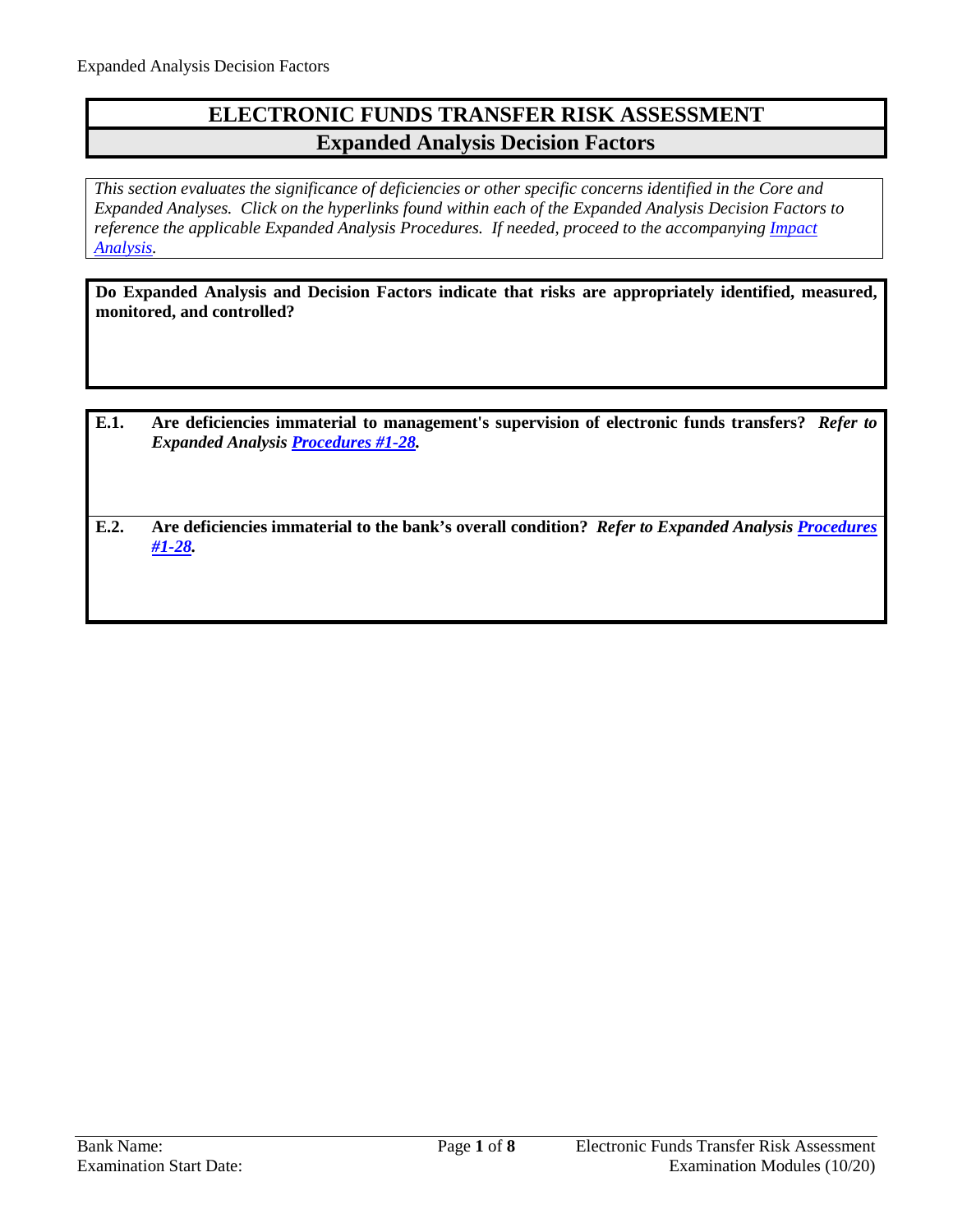## **ELECTRONIC FUNDS TRANSFER RISK ASSESSMENT Expanded Analysis Procedures**

*Generally, procedures used in the Expanded Analysis should target concerns identified in the Core Analysis Procedures and Core Analysis Decision Factors. The flexible guidelines specified for the Core Analysis also apply to the Expanded Analysis.*

<span id="page-1-0"></span>**Policies and Procedures**

- **1. Investigate why the policy and procedure deficiencies identified in the Core Analysis exist. Possible reasons for policy deficiencies may include the following circumstances:**
	- **Management overlooked these issues.**
	- **Management is unfamiliar with prudent electronic funds transfer guidelines and procedures.**
	- **Management is unwilling to create or enhance policies and procedures.**
- **2. If poor compliance with the bank's policies and procedures exists, determine the reasons. Possible reasons are detailed below:**
	- **Lack of awareness of policies' existence;**
	- **Disregard for established policies;**
	- **Misunderstanding the intent of policy guidelines; and**
	- **Poor internal communication of subsequent revisions in policy and procedures.**
- **3. Determine whether management commits to and supports proper controls and monitoring to ensure policy guidelines are followed in the future. Determine whether proposed controls, if any, are reasonable.**

**Internal Controls**

**FUNDS TRANSFER REQUESTS**

- **4. Determine whether the funds transfer function maintains a current list of bank personnel authorized to initiate transfer requests.**
	- **Ascertain if the bank limits the number of employees who initiate or authorize transfer requests.**
	- **Determine whether authorized employee signature records are kept in a secure environment.**
- **5. Review a sample of funds transfer requests. Determine whether management uses standard, sequentially numbered forms or some other authentication system. Determine whether funds transfer requests include the following items:**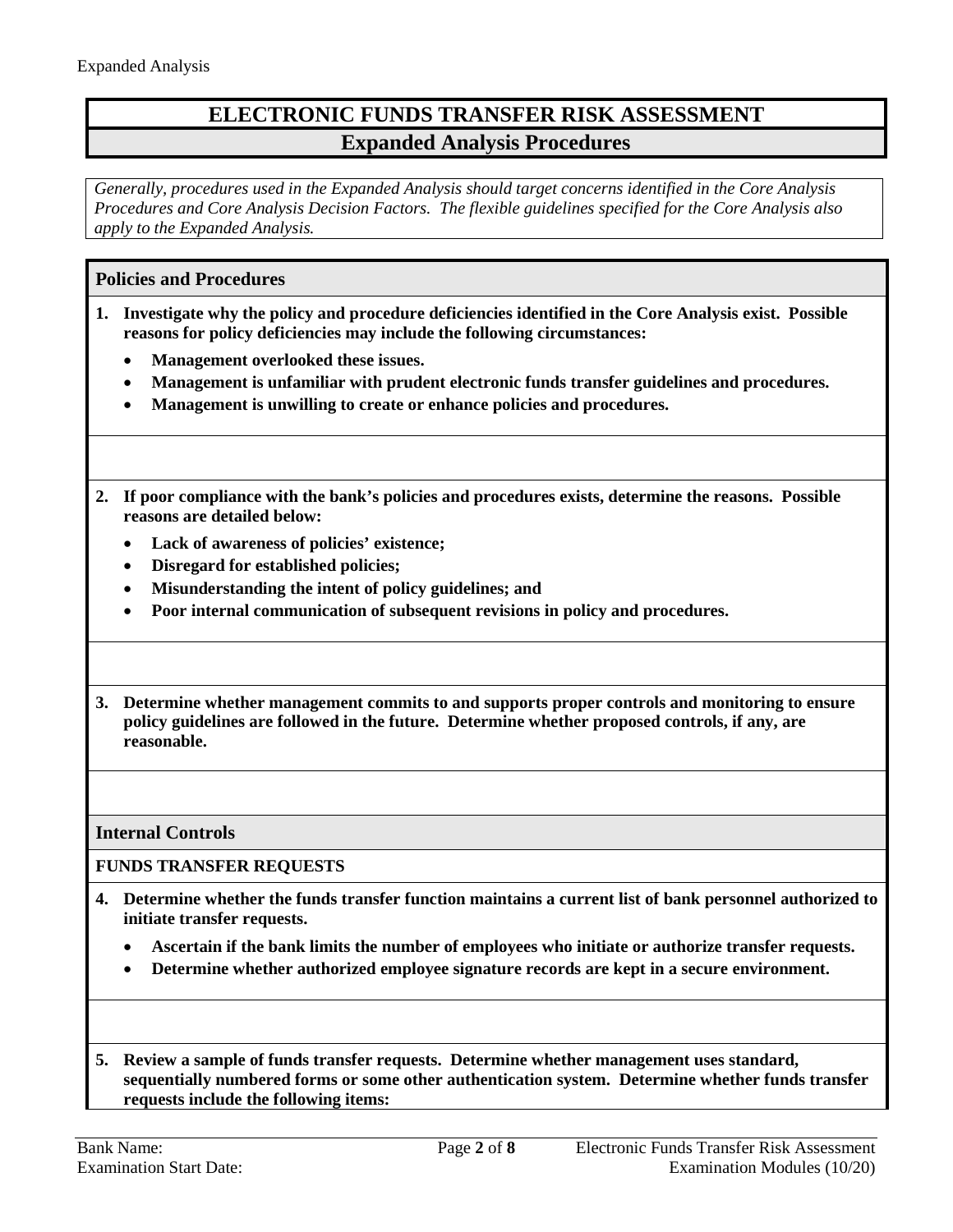- **The account title and number.**
- **A sequence number.**
- **The amount to be transferred.**
- **The person or other source initiating the request.**
- **The time and date.**
- **Authentication (callbacks, fax, personal identification numbers).**
- **Paying instructions.**
- **The name of the bank personnel authorizing the transfer and the dollar amount.**

**6. Review the bank's procedures for recording all incoming and outgoing transfer requests. If calls are recorded, determine whether the bank advises its customers in written contracts, by audible signals, or by informing the caller that telephone calls are being recorded.**

**7. Determine whether transfer requests are recorded in a log, or another bank record, before execution.**

- **Determine whether the funds transfer function maintains sequential control for requests it processes.**
- **If requests are not sequentially accounted for, determine whether there is an unbroken copy of all messages received via telex or other terminal printers kept throughout the business day.**
- **Determine whether someone not connected with equipment operations reviews sequence records and unbroken copies of messages.**
- **8. Determine whether incoming and outgoing messages are time stamped or sequentially numbered.**

**PAYMENT PROCESSING AND ACCOUNTING**

**9. Determine whether the funds transfer department verifies that work sent to and received from other bank departments agree with its totals.**

**10. Determine whether key fields are re-verified before transmission and messages are released by someone other than the individual originally entering the message.**

**11. Ascertain if transfer requests accepted after the close of business, or transfer requests with a future value date, are properly controlled and processed.**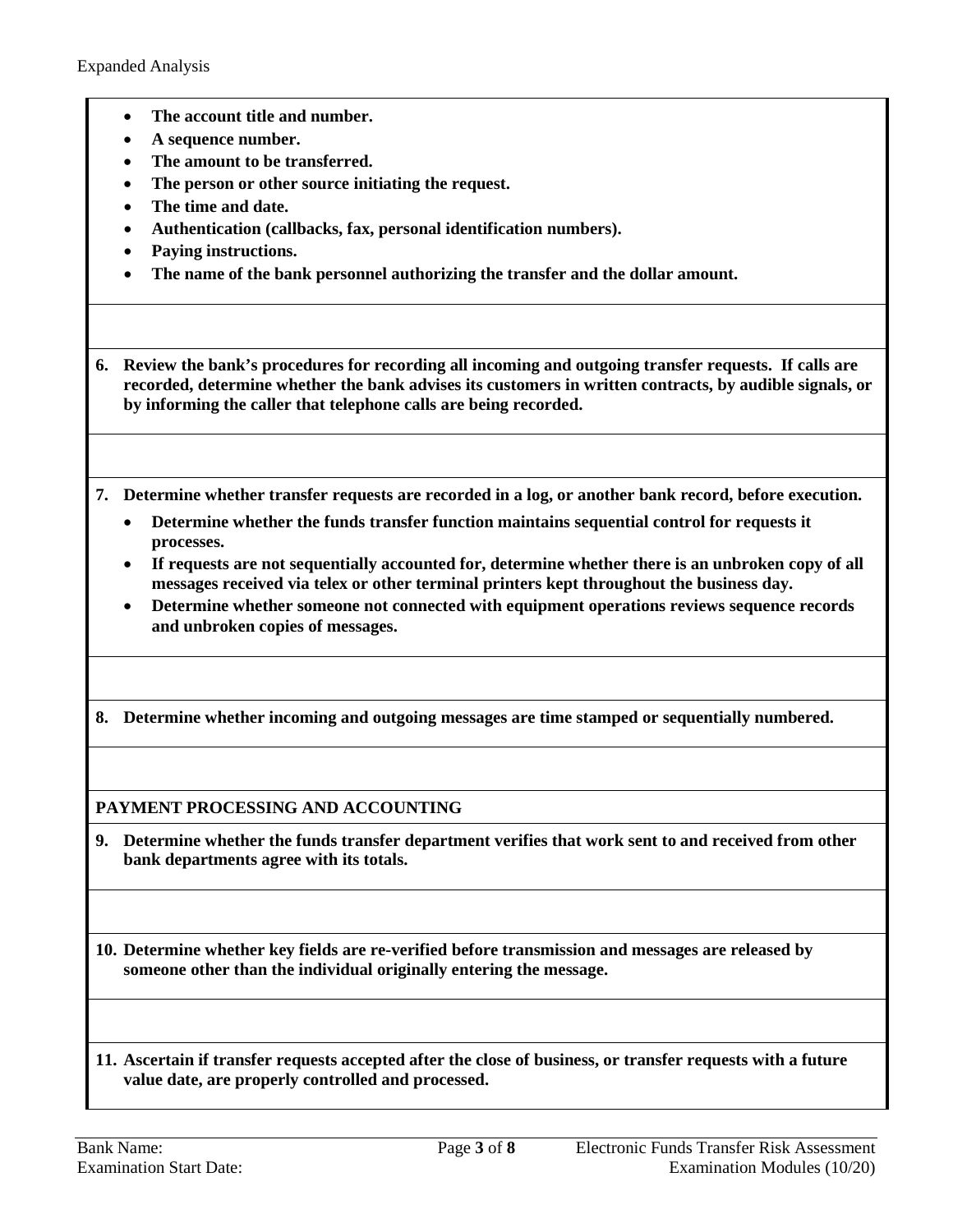- **12. Determine whether open-statement items, suspense accounts, receivables or payables, and inter-office accounts related to funds transfer activity are controlled outside of the funds transfer operations. Determine whether the following controls exist:**
	- **Management prepares periodic reports on open-statement items, suspense items, and inter-office accounts.**
	- **Reports include agings of open items, the status of significant items, and the resolution of prior significant items.**
	- **Corrections, overrides, open items, reversals, and other adjustments are reviewed and approved by an officer.**

**13. Determine whether all general ledger tickets, or other supporting documents, are initialed by the originator and supervisory personnel.**

### **PERSONNEL**

- **14. Determine whether screening procedures are applied to personnel hired for sensitive positions in the funds transfer area. Management should be implementing the following controls:**
	- **New employees working in sensitive areas are closely supervised, and**
	- **Temporary employees are either prohibited from working in sensitive areas or closely supervised.**  *(Note: Limiting the number of temporary employees allowed in sensitive areas is a useful control)*
- **15. Determine whether the bank requires statements of indebtedness for employees working in sensitive areas.**
- **16. Review procedures governing personnel-related issues. Determine whether the following control activities exist:**
	- **Employees are subject to unannounced rotation of duties;**
	- **Relatives of employees are precluded from working in the bank's bookkeeping, audit, data processing, or funds transfer requests departments;**
	- **Employees are required to take a minimum number of consecutive days as part of their annual vacation; and**
	- **Employees who have given notice of resignation or have been notified of pending termination are re-assigned from sensitive areas.**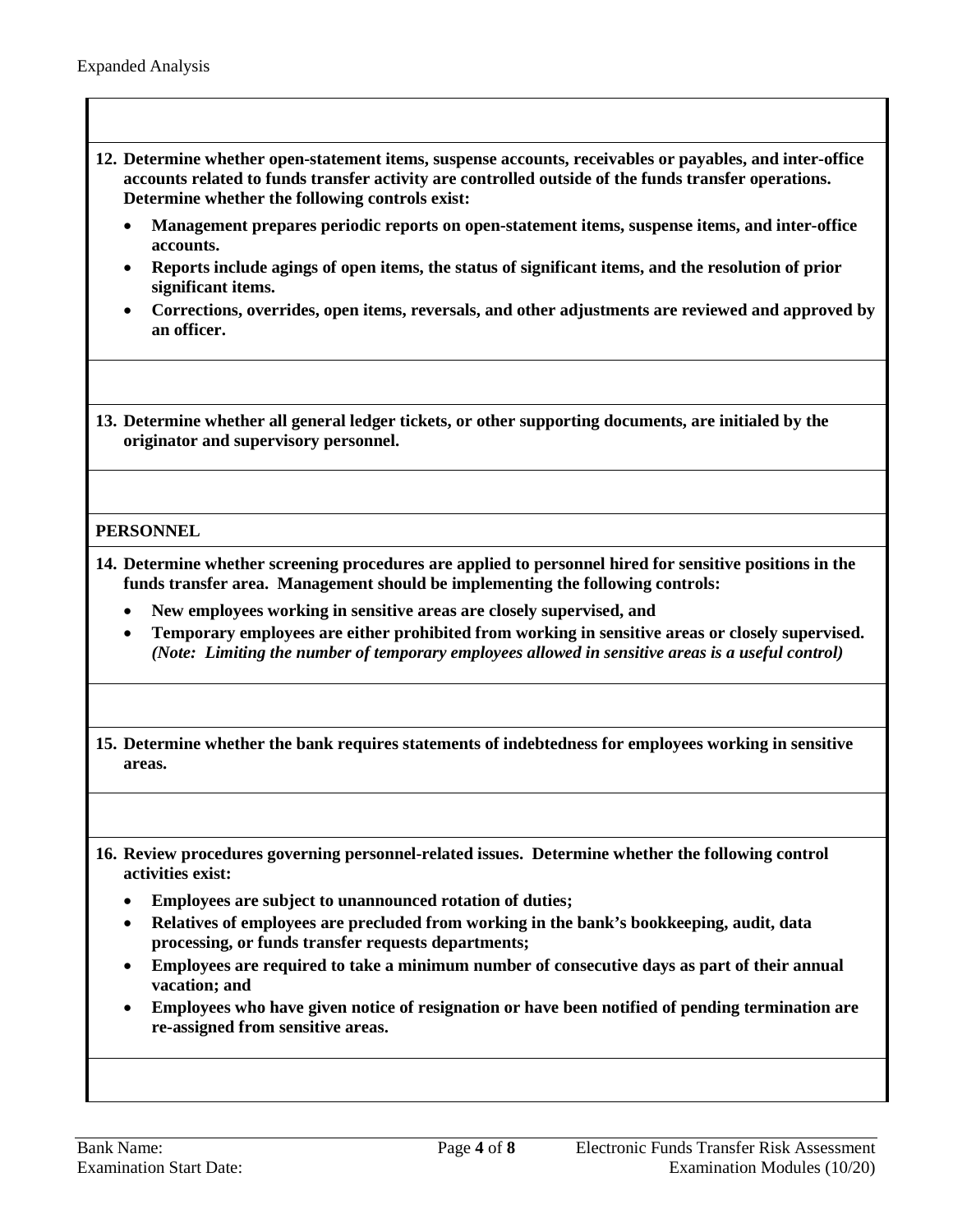|                | <b>CREDIT EVALUATION AND APPROVAL</b>                                                                                                                                                                                                                                                                                              |
|----------------|------------------------------------------------------------------------------------------------------------------------------------------------------------------------------------------------------------------------------------------------------------------------------------------------------------------------------------|
|                | 17. Determine whether management establishes customer limits for daylight and overnight overdrafts.<br>Consider whether management completes the following tasks:                                                                                                                                                                  |
|                | Ensures limits include groups of affiliated customers;                                                                                                                                                                                                                                                                             |
| ٠              | Monitors funds transfer requests during the business day to ensure that proper approval is granted<br>before making payments that exceed limits; and                                                                                                                                                                               |
|                | Reviews and periodically updates customer limits.                                                                                                                                                                                                                                                                                  |
|                | 18. Determine whether management makes payments in anticipation of receiving funds that day to cover<br>the daylight overdraft. Determine whether the following controls over daylight overdrafts exist:                                                                                                                           |
|                |                                                                                                                                                                                                                                                                                                                                    |
|                | Payments are approved by officers with appropriate credit authority;                                                                                                                                                                                                                                                               |
| ٠              | Daylight exposures are limited to amounts expected to be received that same day;                                                                                                                                                                                                                                                   |
| $\bullet$      | Daylight overdraft limits are established after considering other types of credit facilities for the<br>customer; and                                                                                                                                                                                                              |
|                | A daylight record is kept for each customer showing the following information:                                                                                                                                                                                                                                                     |
|                | Opening collected and uncollected balances,<br>$\circ$                                                                                                                                                                                                                                                                             |
|                | Transfers in and out of the account, and<br>$\circ$                                                                                                                                                                                                                                                                                |
|                | Collected balance at the time payments are released.<br>O                                                                                                                                                                                                                                                                          |
| ٠<br>$\bullet$ | 19. Determine whether any overnight overdrafts exceed established limits:<br>Assess why the overdraft exceeded limits.<br>If a control failure caused the overdraft, determine whether:<br>The cause was properly documented, and<br>$\circ$<br>There was adequate follow-up to obtain the covering funds in a timely manner.<br>O |
|                | 20. Determine whether a person with appropriate credit authority approves payments that exceed<br>established daylight and overnight limits.                                                                                                                                                                                       |
|                | 21. If the bank is a participant of a net settlement system, determine whether bilateral-lateral credit limits<br>are set based on a formal credit analysis. The limits should be reviewed by an appropriate level of<br>management.                                                                                               |
|                | PAYMENT SYSTEM RISK                                                                                                                                                                                                                                                                                                                |
|                |                                                                                                                                                                                                                                                                                                                                    |
|                | 22. If the bank incurs overdrafts in its Federal Reserve account, determine whether it completed the<br>payment system risk program (selected an appropriate net debit cap).                                                                                                                                                       |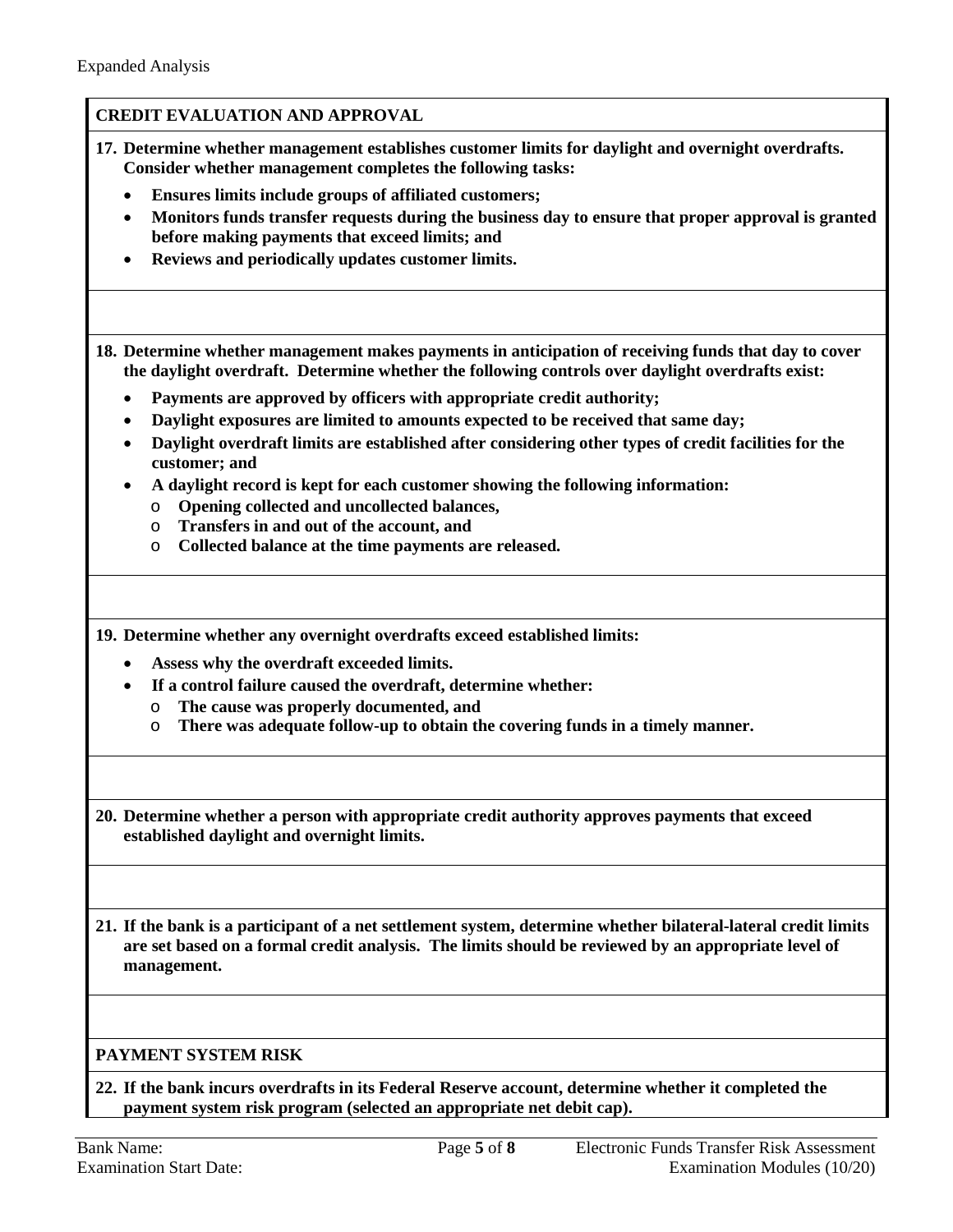**23. If the bank has selected a self-assessment net debit cap, evaluate the adequacy of records supporting the bank's program and accuracy of the self-assessment rating.**

**INFORMATION TECHNOLOGY STANDARDS**

**24. Determine whether standards exist for the following activities:**

- **Software and hardware acquisitions, including the following information:**
	- o **Cost/benefit analysis;**
	- o **Programming standards;**
	- o **Documentation standards;**
	- o **Ownership of programs, spreadsheets, etc., developed on the bank's time and equipment; and**
	- o **Escrow of source code of critical, tailor-made funds transfer software to ensure the bank can continue to maintain software in the event the vendor fails.**
- **Computer use, including the following controls:**
	- o **Use of the output or data;**
	- o **Restrictions on personal and non-job related use;**
	- o **Use of personal equipment and software;**
	- o **Use of unauthorized software;**
	- o **Modification of the hardware and software;**
	- o **Copying or piracy of the software; and**
	- o **Requirements for file backup.**

#### **OTHER**

- **25. Review agreements that are in effect concerning funds transfer operations between the bank and its customers, correspondent banks, systems provider, servicers, and hardware and software vendors. Determine whether the agreements contain the following information:**
	- **Responsibilities of and accountability between all parties;**
	- **Security procedures as defined by UCC Article 4A;**
	- **Requirement that the bank obtain written waivers from customers who chose security procedures that differ from what the bank offers; and**
	- **Cut-off times for receiving, processing, and canceling or amending payment orders.**

**Managerial Effectiveness**

**26. Determine why previously identified deficiencies remain uncorrected.**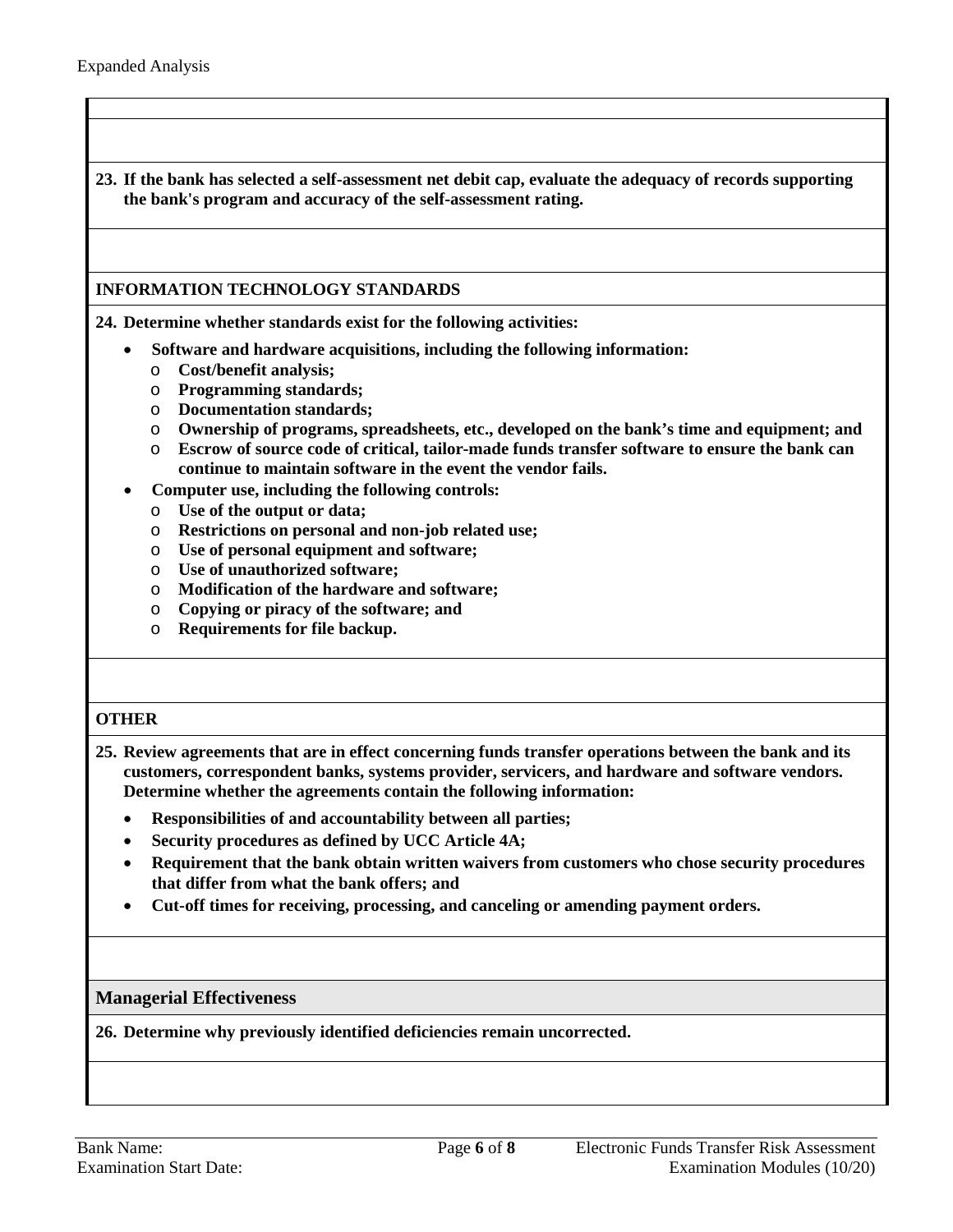**27. Determine the reasons for noncompliance with bank policy guidelines, accounting standards, or applicable regulations.**

**28. Assess the adequacy and viability of management's corrective commitments.**

**End of Expanded Analysis. If needed, Continue to [Impact Analysis.](#page-7-0)**